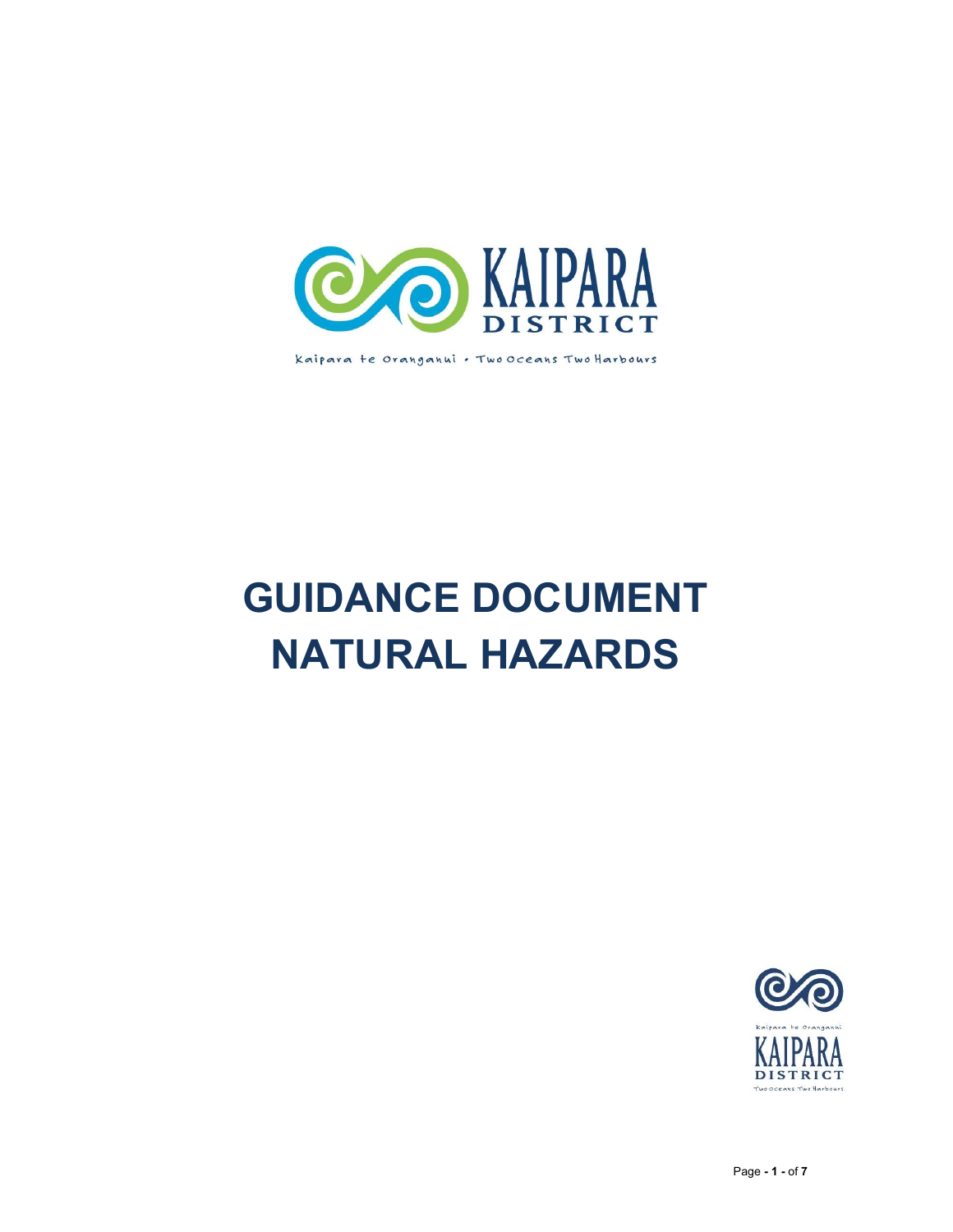

# Contents

| <b>Document Ref:</b> | <b>Document Name:</b>             | ersion | <b>QAM Author</b> | Date                      | Page |
|----------------------|-----------------------------------|--------|-------------------|---------------------------|------|
| adnh                 | Guidance Document Natural Hazards |        | QAM               | ebruarv 2022 <sup>-</sup> | ∩f ⊺ |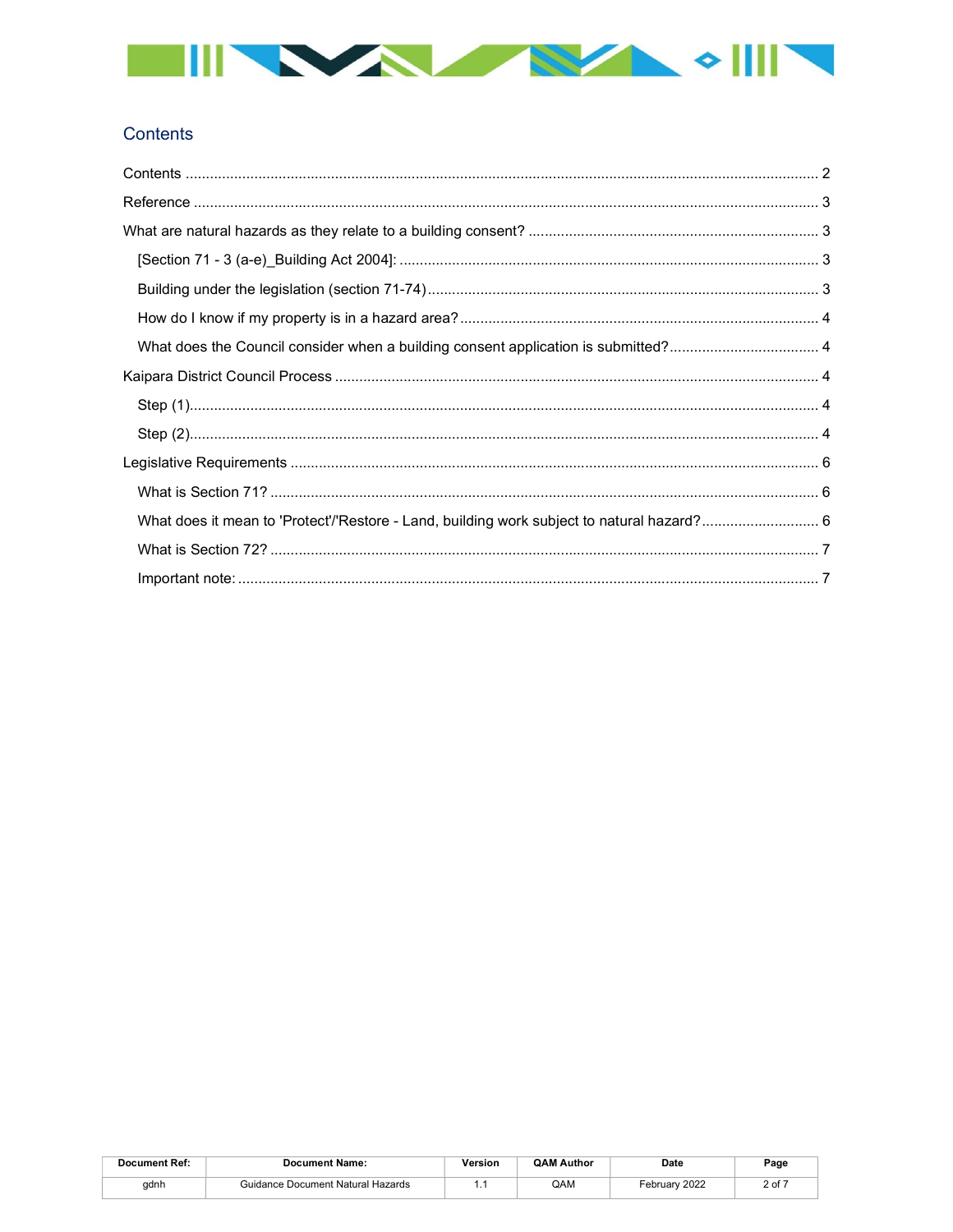

# Reference

Building Act 1991 - Section 36 Building Act 2004 - Section 64 Building Act 2004 - Section 71 Building Act 2004 - Section 72 Building Act 2004 - Section 73 Building Act 2004 - Section 74 Building Act 2004 - Section 392 Local Government Act 1974

# What are natural hazards as they relate to a building consent?

## [Section 71 - 3 (a-e)\_Building Act 2004]:

- a. erosion (including coastal erosion, bank erosion, and sheet erosion):
- b. falling debris (including soil, rock, snow, and ice):
- c. subsidence
- d. inundation (including flooding, overland flow, storm surge, tidal effects, and ponding):
- e. slippage.

## Building under the legislation (section 71-74)<sup>1</sup>

All new buildings and major alterations<sup>2</sup> are affected by sections 71-74 of the Building Act 2004; the nature of the alterations (i.e., whether they are minor or not), is assessed on a case-by-case basis.

The following factors guide staff and are considered major alterations:

- an increase of more than 20m2 to the floor area of the building
- the alteration affects more than 30% of the existing floor area of the building; or
- an addition which forms part of an alteration which increases the effect of the natural hazard on the existing building.

- i. https://www.aucklandcouncil.govt.nz/building-and-consents/Documents/ac2229-building-on-land-subject-to-naturalhazards.pdf
- ii. https://www.kapiticoast.govt.nz/media/34459/form-570-building-consents-natural-hazard-guidance-information-593510-\_.pdf
- iii. https://www.marlborough.govt.nz/repository/libraries/id:1w1mps0ir17q9sgxanf9/hierarchy/Documents/Services/BC/BC%20Doc uments%20list/Building\_on\_Land\_Subject\_to\_Natural\_Hazards.pdf
- <sup>2</sup> MBIE determination 2021/013 (along with 2011/034 and 2017/055) provides some good guidance on 'major alterations' and that the context/situation of the application is an important aspect in concluding one or deriving the factors to conclude one.

| <b>Document Ref:</b> | <b>Document Name:</b>             | <b>Yersion</b> | <b>QAM Author</b> | Date          | Page |
|----------------------|-----------------------------------|----------------|-------------------|---------------|------|
| adnh                 | Guidance Document Natural Hazards |                | QAM               | February 2022 | 3 of |

<sup>1</sup> Documents referred - Auckland Council [AC2229 (version 4]; Kapiti Coast District council; Marlborough District Council - natural hazards guidance practice notes. Links;-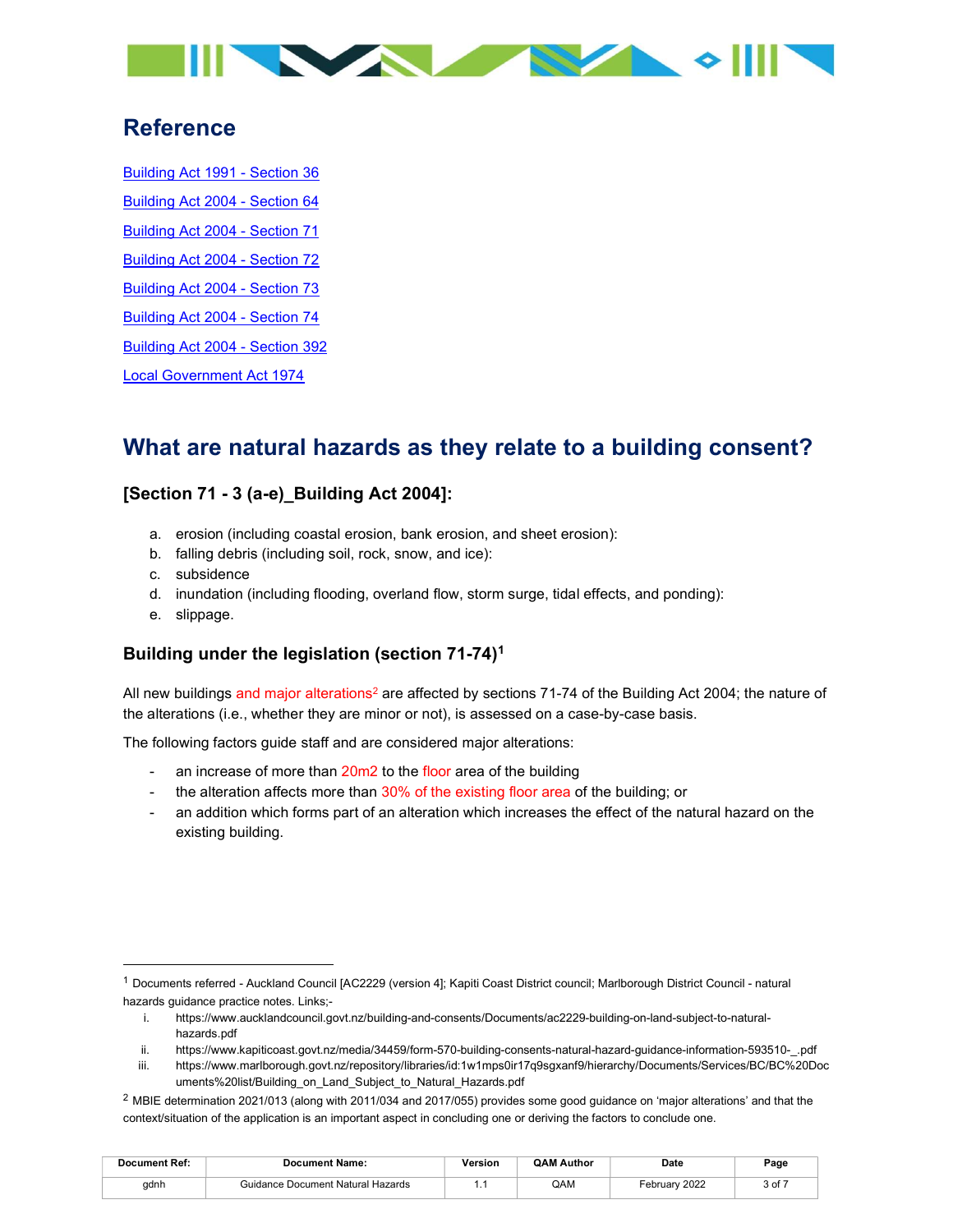

### How do I know if my property is in a hazard area?

Areas which have been identified as hazard areas (Floods and flood susceptible soils) are identified in the Council's planning maps and Northern Regional Council (NRC) maps. This may also be noted on the Project Information Memoranda (PIM).

#### What does the Council consider when a building consent application is submitted?

When an application for a building consent is lodged, the Building Act 2004 requires Council to consider whether the land, on which the building work is to be carried, out is subject to, or likely to be subject to, any natural hazard(s). Sections 71-74 of the Building Act 2004 set out the matters to be considered and the actions to be taken by Council.

New building works or alterations should be designed with natural hazards in mind. In some circumstances, Council may refuse to grant the building consent. In other circumstances, under Section 72 of the Building Act 2004, Council may grant the building consent, subject to conditions. If the consent is granted under Section 72, the Council must notify the Registrar General of Land and an entry will be made on the Record of Title. This would indicate a building consent was granted under Section 72 and would identify the natural hazard concerned.

# Kaipara District Council Process

#### Step (1)

If a proposal is on a site containing natural hazards, the owner/agent will be notified at the vetting stage via a Request for Information (RFI). The RFI will suggest the different scenarios for the application along with the documentation requirements – with/without the need of registering the natural hazards on certificate of title. One of Kaipara District Council's Building Service Officers will work with the Technical Support (Vetting) team to screen the applications having risks of natural hazards.

## Step (2)

The Natural Hazards Decision Tree (MBIE Determination 2017/048) chart is referred to for consistency. Original document reference: https://www.building.govt.nz/assets/Uploads/resolvingproblems/determinations/2017/2017-048.pdf

| <b>Document Ref:</b> | <b>Document Name:</b>              | /ersion | <b>QAM Author</b> | Date<br>----              | Page |
|----------------------|------------------------------------|---------|-------------------|---------------------------|------|
| adnh                 | Guidance Document Natural Hazards. |         | QAM               | <sup>⊏</sup> ebruarv 2022 | 4 of |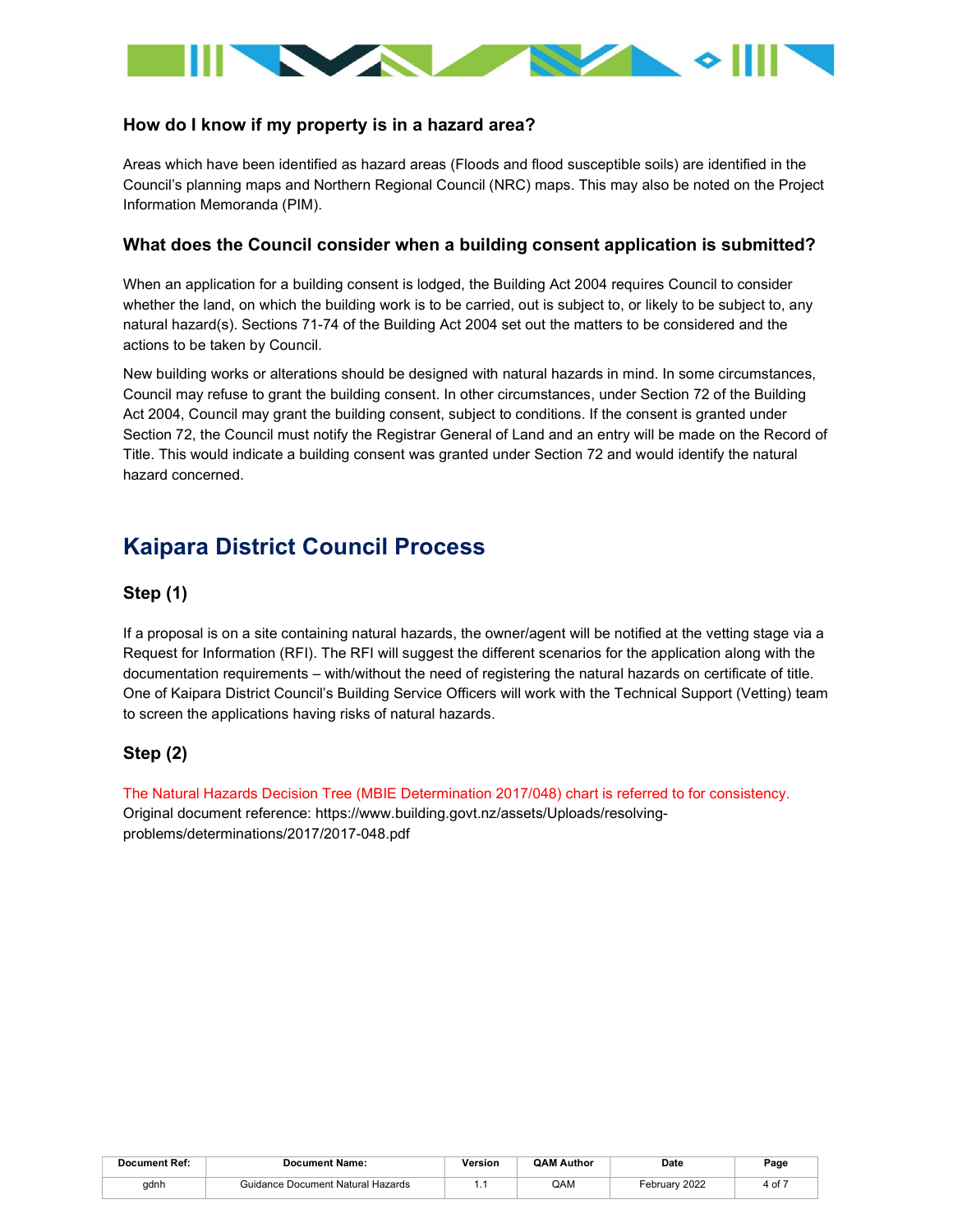



| <b>Document Ref:</b> | <b>Document Name:</b>             | /ersion | <b>OAM Author</b> | Date          | Page       |
|----------------------|-----------------------------------|---------|-------------------|---------------|------------|
| gdnh                 | Guidance Document Natural Hazards | .       | QAM               | February 2022 | $5$ of $-$ |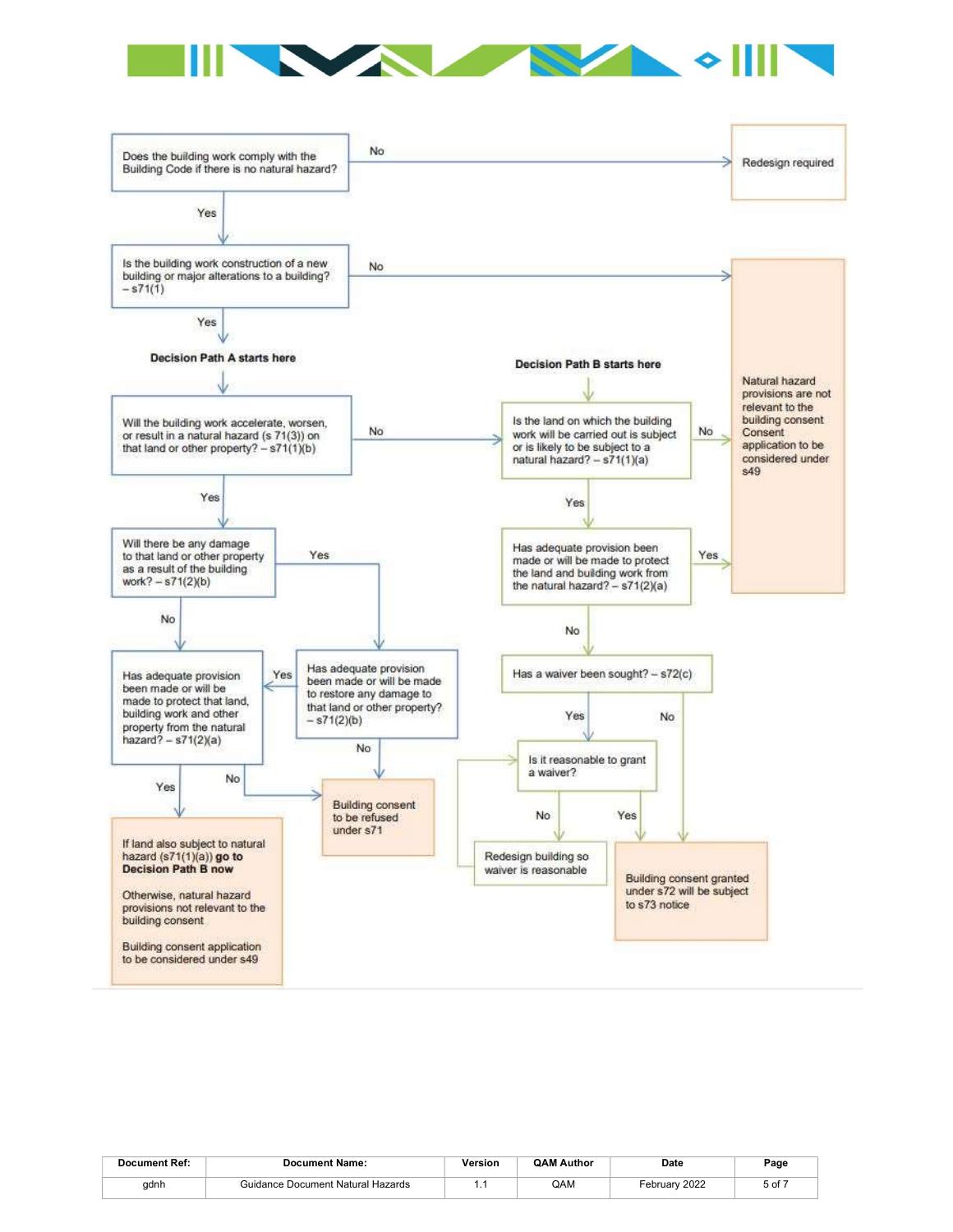

# Legislative Requirements

The Building Consent Authority (BCA), i.e., Council, is responsible for registering notices against properties, which are subject to one or more natural hazards.

This power is contained under:

- s.73 of the Building Act 2004, or under previous legislation s.36 of the Building Act 1991; and
- s.641A of the Local Government Act 1974

Such notices can be removed by Council, if a specialist report is accepted by Council, which demonstrates that the natural hazard is no longer present.

When a property owner exercises his or her rights to build on land subject to a natural hazard, Council is protected against civil liability under section 392 of the Building Act 2004, when it grants a building consent pursuant to section 72.

In order to ensure that Council's civil liability is protected, Council officers need to follow the requirements of the Building Act 2004 and make sure that the effects of a section 73 notice on the title of a property are clearly understood<sup>3</sup> by the owner or owners of the land on which the building is to be constructed.

## What is Section 71?

- 1. A Building Consent Authority must refuse to grant a building consent for construction of a building, or major alterations to a building, if
	- a. the land on which the building work is to be carried out is subject or is likely to be subject to one or more natural hazards; or
	- b. the building work is likely to accelerate, worsen, or result in a natural hazard on that land and or any other property.
- 2. Subsection (1) does not apply if the Building Consent Authority is satisfied that adequate provision has been or will be made to
	- a. protect<sup>4</sup> the land, building work, and or other property referred to in that subsection from the natural hazard or hazards; or<sup>5</sup>
	- b. restore any damage<sup>6</sup> to that land or other property as a result of the building work.
- 3. Clarity around natural hazards (refer the definition section of this document).

## What does it mean to 'Protect'/'Restore - Land, building work subject to natural hazard?

The building work required by section 71 - (2), that protects the proposed building site to make it free from a natural hazard which might otherwise exist on the land or restore any damage, should meet the following requirements:

 $6$  The damages to the neighbouring sites should be considered for the proposal. For example, if a specialist suggest mitigation for the site but has a potential of becoming a hazard for the neighbouring site such as for overland flow path, etc.

| <b>Document Ref:</b> | <b>Document Name:</b>             | /ersion | <b>QAM Author</b> | Date          | Page |
|----------------------|-----------------------------------|---------|-------------------|---------------|------|
| adnh                 | Guidance Document Natural Hazards |         | QAM               | February 2022 | 6 of |

 $3$  KDC – The Technical Support (vetting) team on the request of the BCA contacts the owner with forms and information explaining the effect (owner's liability, insurances not covered, etc.) of section 73 notice.

<sup>4</sup> Determination document (2017/48) defines the word 'protect' as having an ordinary, everyday meaning: to guard against, to take care of. On this view, the statutory obligation is not just to do something about the results of an inundation that has in fact occurred. It is to protect against the inundation of the site itself where (at least in this case) the building and the site are intimately connected.

 $5$  Determination document (2017/48) notes that the usage of word 'or' necessarily requires that the land as well as the building work to be protected. Similarly, provision for both protection (a) as well as restoration (b) may be required in some cases.